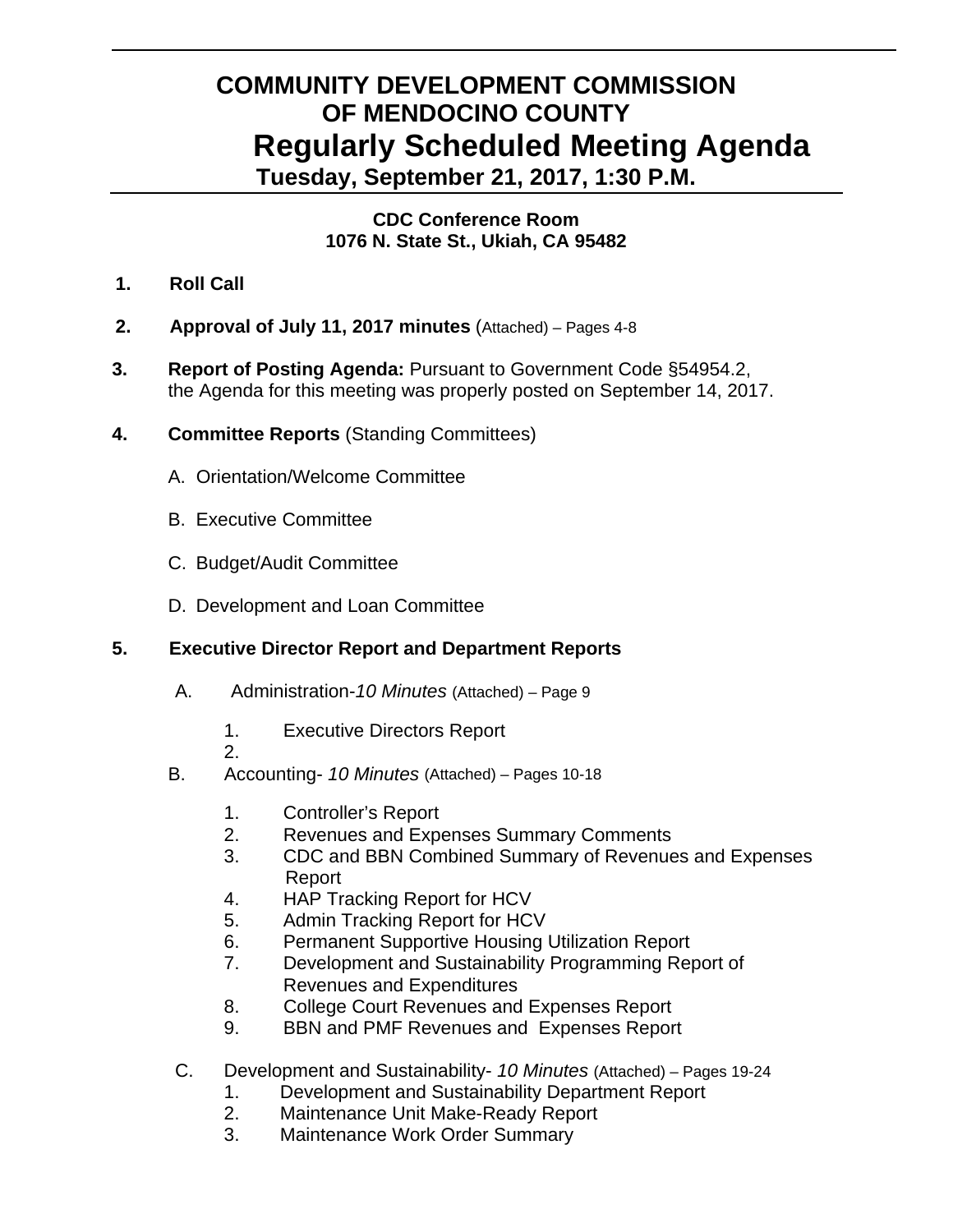- 4. Work Orders QC Report
- 5. Energy Savings Report

## D. Housing- *15 Minutes* (Attached) *–* Pages 25-38

- 1. Housing Manager Report
- 2. Housing Quality Standards Inspections Report
- 3. Occupancy Move in/Move out Report
- 4. TAR Report

#### **6. Announcements**

None

## **7. Board Correspondence**

None

#### **8. Media/Information**

None

## **9. Unfinished Business**

None

## **10. Board Comments to CDC Staff**

- **11. New Business***-15 Minutes*
	- **A. Discussion and Possible Action Regarding Resolution # 1084-17 Adopting Updated Success Rate Payment Standards Based on Updated 50th Percentile Rents for use in the Housing Choice Voucher Program Effective 12/1/2017**– Pages 39-41
- **12. Public Expression**

## **13. Adjournment**

## **PUBLIC EXPRESSION**

The Commission welcomes participation in the meeting. Comments shall be limited so that everyone may be heard. This item is limited to matters under the jurisdiction of the Commission which are not on the posted agenda and items which have not already been considered by the Commission. The Commission limits testimony on matters not on the agenda to three minutes per person and not more than 10 minutes for a particular subject. No action will be taken. Individuals wishing to address the Commission under Public Expression are welcome to do so throughout the meeting day. To best facilitate these items, please notify either the Chair of the Board, or a Commissioner.